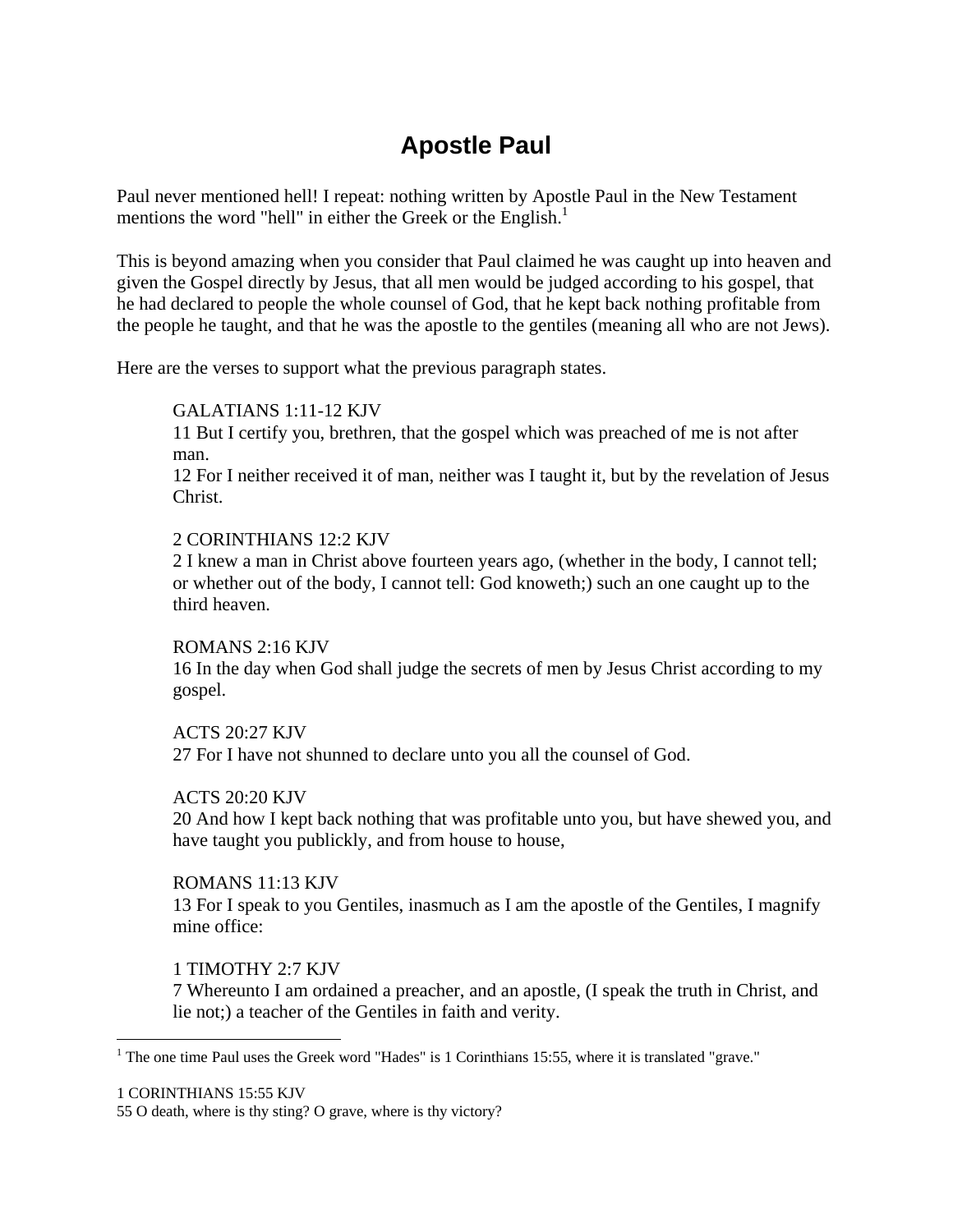Get the picture? Paul was caught up to Heaven and given the responsibility by Jesus to communicate His message to the world. Yet he never mentions hell to anyone -- let alone everyone. Why would Paul do that?

If the future for those who fail to have faith in Jesus Christ is never-ending torture, don't you think that information should be included if you are going to say you have declared the whole counsel of God and kept back no profitable information? Paul seems to clearly say, "I told you everything you need to know." How could that possibly be -- when he NEVER mentioned hell - - if hell really is a place of never-ending torture for those who do not believe in Jesus?

The only verse in Paul's writings that someone might point to as possibly applying to hell (although the word hell is never mentioned) is found in 2 Thessalonians 1:9.

2 THESSALONIANS 1:9 KJV

9 Who shall be punished with everlasting destruction from the presence of the Lord, and from the glory of his power;

Here is the whole passage, so you can read this verse in context.

#### 2 THESSALONIANS 1:6-10 KJV

6 Seeing it is a righteous thing with God to recompense tribulation to them that trouble you;

7 And to you who are troubled rest with us, when the Lord Jesus shall be revealed from heaven with his mighty angels,

8 In flaming fire taking vengeance on them that know not God, and that obey not the gospel of our Lord Jesus Christ:

9 Who shall be punished with everlasting destruction from the presence of the Lord, and from the glory of his power;

10 When he shall come to be glorified in his saints, and to be admired in all them that believe (because our testimony among you was believed) in that day.

What does "everlasting destruction" mean in verse nine? It could mean the kind of "destruction" that will happen to those who reject the Lord, an "eonian type of destruction" -- possibly like saying a "divine destruction." Or, it could mean destruction that will last for an age. Maybe it means both. But we have already proven that aionios – the word used in verse nine -- does not mean eternal or everlasting.

Young's Literal Translation of verse nine says, "who shall suffer justice -- destruction ageduring -- from the face of the Lord, and from the glory of his strength."

The verse seems to state the type of "destruction" they will experience -- a separation from the glorious presence of the Lord. Certainly the passage warns of judgment. But no mention is made of hell, and everlasting is not an accurate translation for aionios.<sup>2</sup>

<sup>&</sup>lt;sup>2</sup> Read the chapter "We Have A Problem With The Translations Of Eternity" for evidence that aionios should not be translated as eternal.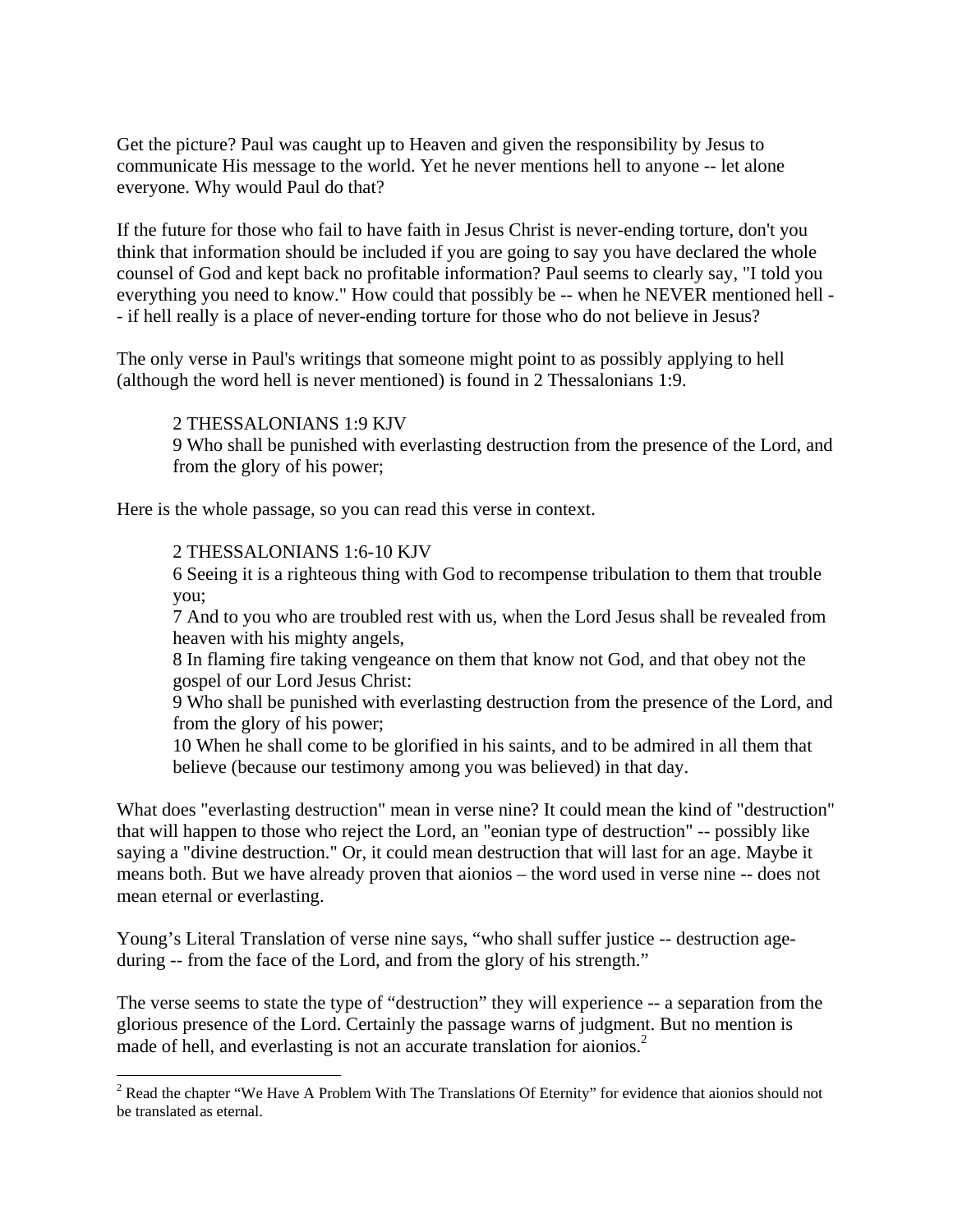Possibly Clarence Jordan got it right in his Cotton Patch Version which reads, "They'll be sentenced to spiritual exile from the presence of the Lord and from the mighty display."

Whoever believes Paul referred to punishment in hell in verse nine should give us a satisfactory reason why Paul never mentioned hell in any other writing. All the other churches should have been warned of hell if Paul was teaching that to the Thessalonians.

If you were Paul writing to different churches, would you not include a warning about hell in each and every letter -- if hell is eternal torment? Paul, who claimed Jesus Christ gave him the responsibility to proclaim the Gospel to all non-Jews, and who said he fully proclaimed everything the Lord gave him to tell us, is strangely silent on the subject of hell. Why? Could it be that our idea about hell has been wrong, and that it was not a part of the teaching and preaching of the apostles in the first century? If they did not preach it, should we?

#### GALATIANS 1:8 KJV

8 But though we, or an angel from heaven, preach any other gospel unto you than that which we have preached unto you, let him be accursed.

It was not only Apostle Paul who failed to mention hell in his writings. Only one verse in any writing specifically directed to the Church (from the book of Acts through the book of Revelation) mentions hell in relation to punishment or wrong-doing. That is 2 Peter 2:4 and it specifically applies to angels -- not people! Note also that the word translated hell (tartaroo) is found only here in 2 Peter 2:4 and nowhere else in the New Testament.

# 2 PETER 2:4 KJV

4 For if God spared not the angels that sinned, but cast them down to hell, and delivered them into chains of darkness, to be reserved unto judgment;

Nowhere in the entire Gospel of John is the subject of hell mentioned. It is also quite astonishing that not even once in the book of Acts do we find any mention of hell being the destination of those who do not believe. Clearly, those closest to Jesus, His apostles, are not on record as preaching or writing about hell.

If I believed in a hell of eternal torment of fire for all unbelievers, and I was given the responsibility directly by the Lord to tell the Gospel to the nations, I would make sure I warned everyone about hell. In every letter and every message, I would give a clear warning so people would avoid hell. If I failed to give that warning, and it was my responsibility to clearly communicate the Gospel to the world (which Paul said the Lord had given to him), then I would expect to be labeled the greatest criminal of all time because of my failure to mention such a horrible calamity awaiting those who did not believe what I preached.

Failing to warn people about a hell of eternal torment for those who don't believe would be the worst criminal neglect of all time, if one exists, and if you were designated by the Lord to write the Gospel message down for distribution to the whole world, as Paul was! To put it plainly, if